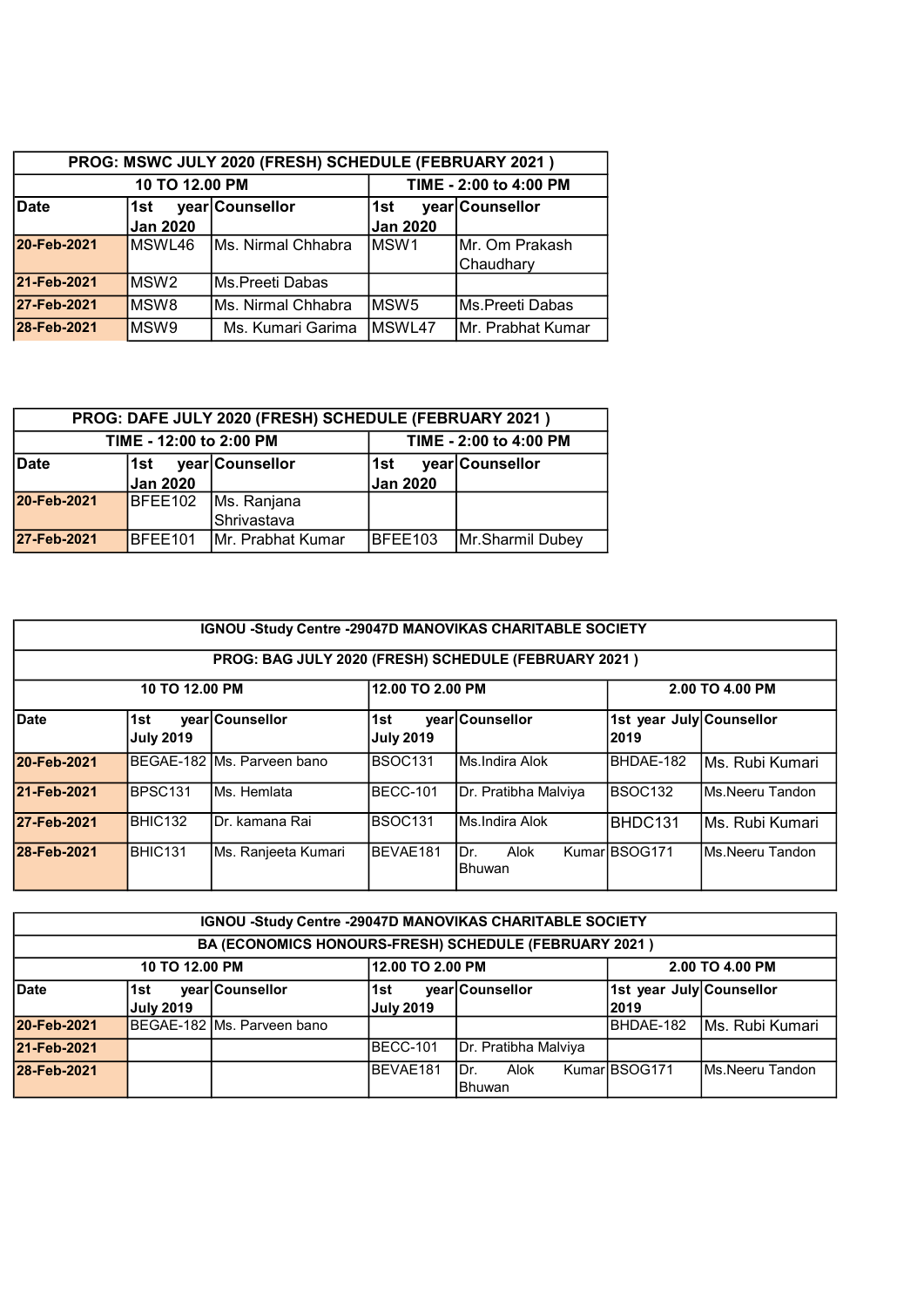| IGNOU -Study Centre -29047D MANOVIKAS CHARITABLE SOCIETY |                                                               |                             |                  |                   |                          |  |  |  |
|----------------------------------------------------------|---------------------------------------------------------------|-----------------------------|------------------|-------------------|--------------------------|--|--|--|
|                                                          | BA (ENGLISH HONOURS-FRESH) SCHEDULE (FEBRUARY 2021)           |                             |                  |                   |                          |  |  |  |
| 12.00 TO 2.00 PM<br>2.00 TO 4.00 PM<br>10 TO 12.00 PM    |                                                               |                             |                  |                   |                          |  |  |  |
| <b>Date</b>                                              | 1st                                                           | year Counsellor             | 1st              | year Counsellor   | 1st year July Counsellor |  |  |  |
|                                                          | <b>July 2019</b>                                              |                             | <b>July 2019</b> |                   | 2019                     |  |  |  |
| 20-Feb-2021                                              |                                                               | BEGAE-182 IMs. Parveen bano |                  |                   |                          |  |  |  |
| 21-Feb-2021                                              |                                                               |                             | <b>IBEGC 101</b> | IMs. Parveen bano |                          |  |  |  |
| 28-Feb-2021                                              | KumarIBSOG171<br>lMs.Neeru Tandon<br>BEVAE181<br>IDr.<br>Alok |                             |                  |                   |                          |  |  |  |
|                                                          |                                                               |                             |                  | lBhuwan           |                          |  |  |  |

|             | IGNOU -Study Centre -29047D MANOVIKAS CHARITABLE SOCIETY |                 |                         |                                                   |                                   |                  |  |  |
|-------------|----------------------------------------------------------|-----------------|-------------------------|---------------------------------------------------|-----------------------------------|------------------|--|--|
|             |                                                          |                 |                         | BA (HINDI HONOURS-FRESH) SCHEDULE (FEBRUARY 2021) |                                   |                  |  |  |
|             | 12.00 TO 2.00 PM<br>10 TO 12.00 PM<br>2.00 TO 4.00 PM    |                 |                         |                                                   |                                   |                  |  |  |
| <b>Date</b> | 1st<br><b>July 2019</b>                                  | vearlCounsellor | 1st<br><b>July 2019</b> | year Counsellor                                   | 1st year July Counsellor<br> 2019 |                  |  |  |
| 20-Feb-2021 |                                                          |                 |                         |                                                   | BHDAE-182                         | Ms. Rubi Kumari  |  |  |
| 21-Feb-2021 |                                                          |                 | BHDC101                 | lMs. Rubi Kumari                                  |                                   |                  |  |  |
| 27-Feb-2021 |                                                          |                 |                         |                                                   | <b>IBHDC131</b>                   | Ms. Rubi Kumari  |  |  |
| 28-Feb-2021 |                                                          |                 | BEVAE181                | Alok<br>Dr.<br><b>I</b> Bhuwan                    | KumarIBSOG171                     | IMs.Neeru Tandon |  |  |

|             | IGNOU -Study Centre -29047D MANOVIKAS CHARITABLE SOCIETY                                      |                              |                  |                 |  |                          |                  |  |
|-------------|-----------------------------------------------------------------------------------------------|------------------------------|------------------|-----------------|--|--------------------------|------------------|--|
|             | BA (HISTORY HONOURS-FRESH) SCHEDULE (FEBRUARY 2021)                                           |                              |                  |                 |  |                          |                  |  |
|             | 12.00 TO 2.00 PM<br>10 TO 12.00 PM<br>2.00 TO 4.00 PM                                         |                              |                  |                 |  |                          |                  |  |
| <b>Date</b> | 1st                                                                                           | year Counsellor              | 1st              | year Counsellor |  | 1st year July Counsellor |                  |  |
|             | <b>July 2019</b>                                                                              |                              | <b>July 2019</b> |                 |  | 2019                     |                  |  |
| 20-Feb-2021 |                                                                                               | IBEGAE-182 IMs. Parveen bano |                  |                 |  | BHDAE-182                | IMs. Rubi Kumari |  |
| 27-Feb-2021 | BHIC132                                                                                       | IDr. kamana Rai              |                  |                 |  |                          |                  |  |
| 28-Feb-2021 | BHIC131<br>KumarIBSOG171<br>Ms. Ranjeeta Kumari<br>BEVAE181<br>Ms.Neeru Tandon<br>Dr.<br>Alok |                              |                  |                 |  |                          |                  |  |
|             |                                                                                               |                              |                  | <b>Bhuwan</b>   |  |                          |                  |  |

| <b>IGNOU -Study Centre -29047D MANOVIKAS CHARITABLE SOCIETY</b> |                  |                                                                   |                  |                 |        |                          |                  |
|-----------------------------------------------------------------|------------------|-------------------------------------------------------------------|------------------|-----------------|--------|--------------------------|------------------|
|                                                                 |                  | BA (PUBLIC ADMINISTRATION HONOURS-FRESH) SCHEDULE (FEBRUARY 2021) |                  |                 |        |                          |                  |
| 10 TO 12.00 PM                                                  |                  |                                                                   | 12.00 TO 2.00 PM |                 |        | 2.00 TO 4.00 PM          |                  |
| Date                                                            | 1st              | vear Counsellor                                                   | 1st              | year Counsellor |        | 1st year July Counsellor |                  |
|                                                                 | <b>July 2019</b> |                                                                   | <b>July 2019</b> |                 |        | 2019                     |                  |
| 20-Feb-2021                                                     |                  | IBEGAE-182 IMs. Parveen bano                                      |                  |                 |        | BHDAE-182                | IMs. Rubi Kumari |
| 27-Feb-2021                                                     | IBPAC-101        | <b>IMs. Suneet kaur</b>                                           |                  |                 |        |                          |                  |
| 28-Feb-2021                                                     |                  |                                                                   | BEVAE181         | IDr.<br>Alok    | Kumarl |                          |                  |
|                                                                 |                  |                                                                   |                  | lBhuwan         |        |                          |                  |